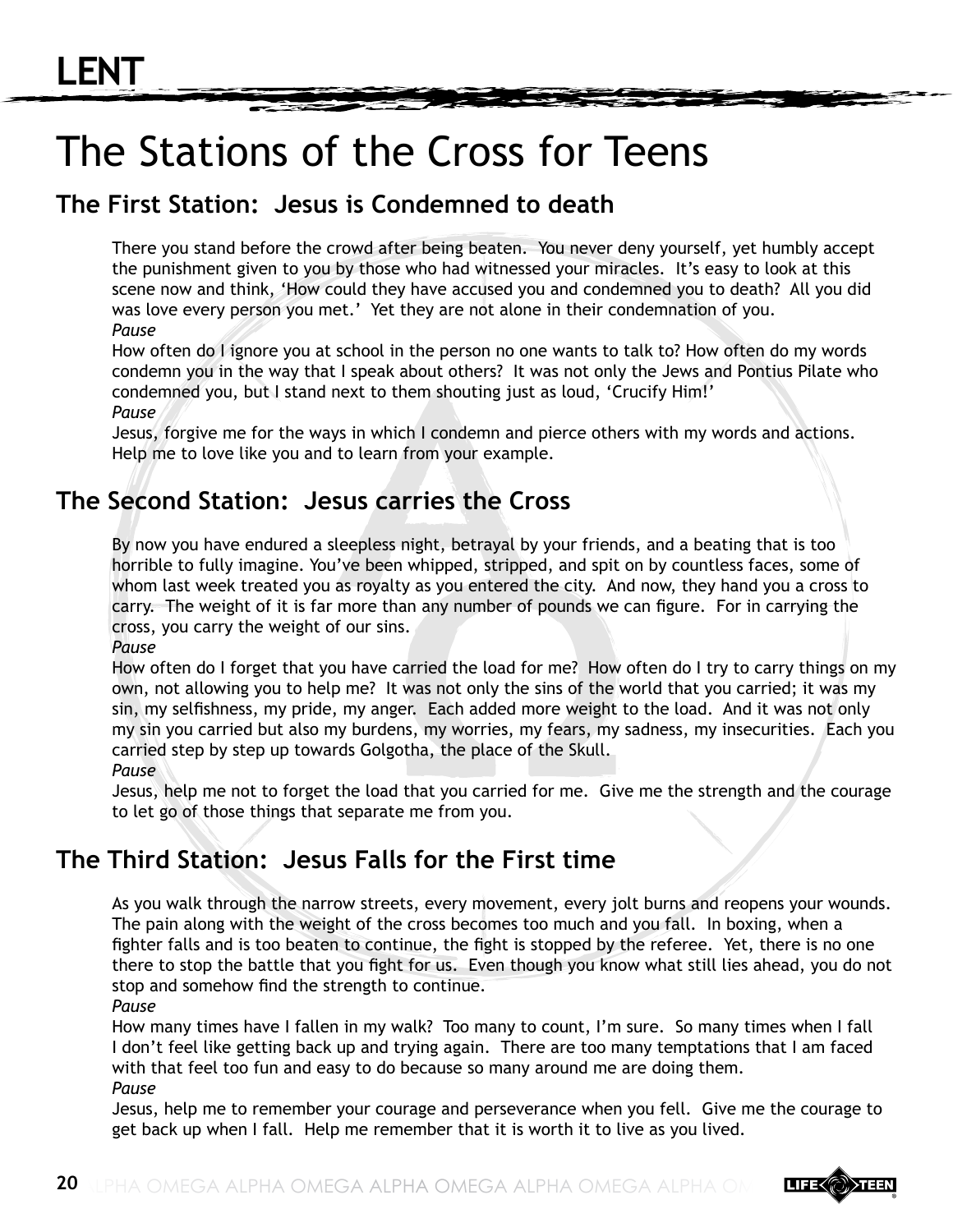## **The Fourth Station: Jesus Meets His Mother**

Amid all the shouts and jeers from the crowd that move like a wave in your mind as you struggle to remain conscious, one voice stands out. At first it is so faint that you wonder if it is real, but then as your eyes meet and you see her face you are not surprised that she is there for you. She has always been there for you. Her 'Yes' to the Father has been a light in the darkness. And now, here in your darkest hour, she is there.

Pause

There are so many times when I feel alone in my struggles. It seems that no one understands what I am going through, especially my parents; but I realize they must. How many times have I hidden things from my parents out of fear of what they would say, or what trouble I would be in when all they want is to love me?

Pause

Jesus, help me to remember that I am never alone in my struggles. Help me to see my parents as you saw yours. Help me know their love for me and when things are hard between us, help me to remember the light of your Mother in my life.

# **The Fifth Station: Simon helps Jesus carry his Cross**

The soldiers who had beaten you all day had what appears to be a moment of compassion. Yet instead, their selfish motives override their opportunity for charity. They only want to follow their orders to get you up to the place where you will be crucified. How beaten you look that they decide to grab Simon a Cyrenian out of the crowd to help you carry the cross. He follows behind you, walking in your steps, helping you move forward. You press on, knowing that the worst is yet to come.

Pause

How often do I pass up an opportunity to help someone in need? Do I let what others may think of me stop me from reaching out?

Pause

Jesus, open my ears to hear the ways that you call me to serve. Help me follow Simon's example of helping others. Help me to know what it means to be a true and faithful servant. **Pause** 

# **The Sixth Station: Veronica wipes the face of Jesus**

By now the thorns cut so deeply into your head that even seeing where you should step next is almost impossible. Up to this point all who approach you, other than your mother, either shout at you or spit in your face. As Veronica approaches, she walks differently than the others. As she reaches out her hands and wipes your face with her cloth, suddenly her face of compassion becomes clear. No words are necessary, both your eyes say it all. For in that moment, your dignity as a man is restored. Pause

How many times have I forgotten that each person is made in your image and likeness and therefore deserves my respect? Do I make others objects of my pleasure and ignore their humanity? Veronica courageously stepped forward and dared to treat you differently than everyone else. Could I do the same?

Pause

Jesus, help me to see your presence in others. Give me the courage to follow Veronica's example of treating others with love even when no one else does.

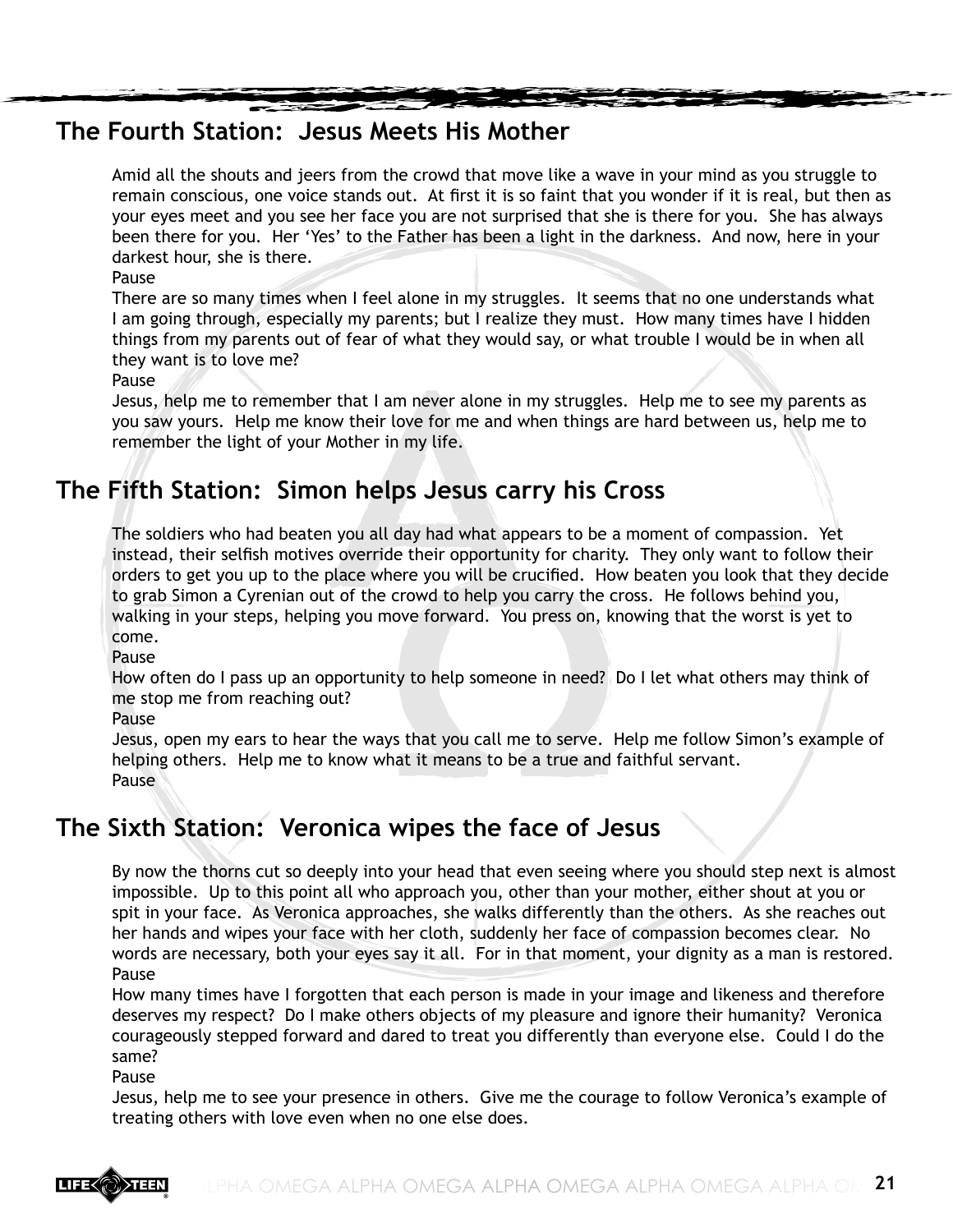# **The Seventh Station: Jesus falls the second time.**

The soldiers are enraged at you for falling this time. They can't understand how Simon's help is not enough. In their anger they hit you again and again before they remember that you have to be alive to be crucified. The beating stops, but the shouts and taunts become louder and harsher. At this moment you can stop this! You are the Messiah and have the power to reveal yourself to everyone there. But you know that it would not fulfill all that is written about you. You know that you must be faithful to all of the Father's promises to His people. Remembering your love and your faithfulness you get up, and now with your wounds full of dirt and each step embedding it deeper, you keep going.

*Pause*

How many times have I failed to follow through on my promises? Or worse yet, how often have I lied even to people I care about? Do I remember your faithfulness even when I fail? *Pause*

Jesus, help me to believe in your faithfulness and love for me. Give me the grace to follow through on my word to others. Help me to be a person of integrity.

## **The Eighth Station: Jesus meets the women of Jerusalem.**

Their wailing sounds like a funeral. They cry and weep as if you are already dead. While air still passes through your lungs and your heart still beats, to them, you are dead. They know you are on your way to be crucified and because of the beating you have endured you already look like you should not be breathing at all. Yet in this moment consumed by death, you speak words of life and say, 'Daughters of Jerusalem, do not weep for me.'

Pause

Do I listen to your words in my life? How often have the things I've watched or listened led me away from you? Have I allowed the gospel of Life to reign in my heart?

*Pause*

Jesus, help me to listen to your words of life. Show me ways that I can put you first.

#### **The Ninth Station: Jesus falls for the third time.**

Again you fall, this time from sheer exhaustion. Only your will presses you forward while your body refuses. How difficult it must be to be you, fully God and fully man. God knows that this has to be finished and that it is not yet complete. Man feels the excruciating pain and every bone in your body wants to stop right here and move no further. Somehow both join together and you muster the strength to get up. You vow to not fall again because now you can see the place they are leading you to. You know the end is close and so you press on.

*Pause* 

How many times have I let my flesh win over my spirit? How often have I chosen to sin rather than to follow your way? Was it my sin that became too heavy that you fell this third time? *Pause*

Jesus, help me to follow your ways. Help me remember your victory over my sin. Give me the grace to recognize when I sin and the desire to sin no more.

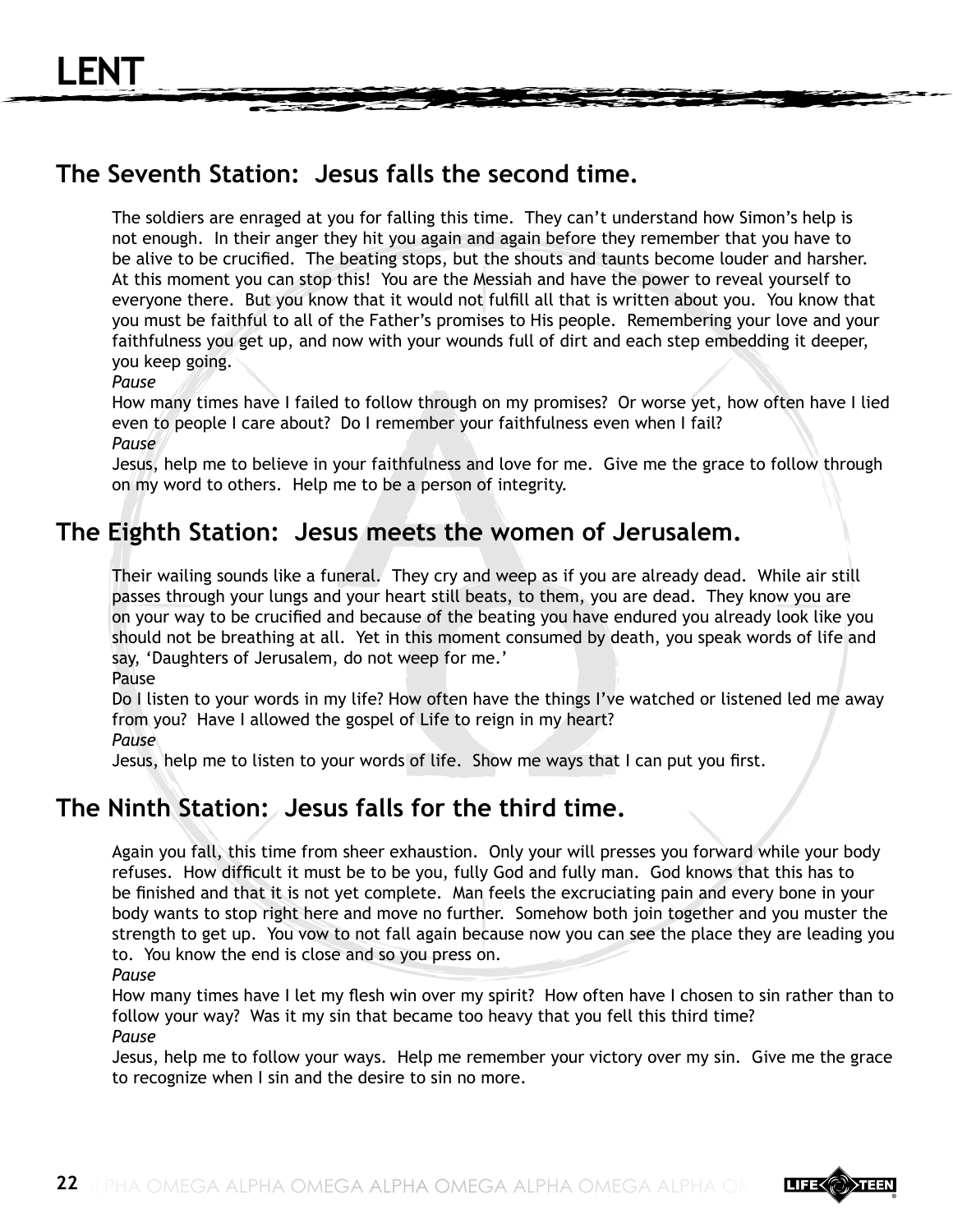# **The Tenth Station: Jesus is stripped of his garments.**

In some ways to get to this point is a relief because you know this is almost over. In other ways it is terrifying because you know the worst pain possible for man to endure is still waiting for you. By now your bloodied cuts have dried into your garments, because of this they act as a layer of skin for you since so little of your own remains. As the soldiers strip you bear it is not the nakedness that is painful but rather the vicious tearing of your skin. The cuts that had closed, now reopen and once again a river of blood runs all over your body. You are stripped of your dignity as a man, for even animals are given a swifter, less painful death.

*Pause*

How often have I judged others by the way they look or what they are wearing? Do I find my own self-worth and self-identity by the clothes I wear or the way I look?

*Pause*

Jesus, help me to look past the outside of others. Help me not to judge them by how they look or what they wear. Help me to find my self worth and identity in you.

## **The Eleventh Station: Jesus is nailed to the cross.**

Lying down on wood is not foreign to you. The first place you were laid when you came into this world was a wooden manger. There you were laid in love and now it is out of love that you lay here on this wooden cross. The soldiers pull your right arm out beside you and then horrific pain flows through your entire body. The nail pierces not only your hand but also your whole body. The soldier pounds it in, only stopping to wipe your blood off his own face. Again the nail is driven into your other hand and the pain jolts your entire body. Pain shoots up your legs as they nail your feet. *Pause*

In reflection, I am angered by the soldiers. I can't understand why they are doing this to you and yet what is hardest to realize is that not only am I in the crowd watching all of this, but I'm also one of them nailing you to the cross. How many times has my sin become a strike of the nail into your body? How often do I turn away from your mercy?

*Pause*

Jesus, I'm sorry for nailing you to the cross with my own sin. Help me to seek your forgiveness and mercy for the times that I sin.

# **The Twelfth Station: Jesus dies on the Cross.**

Above your head is the inscription, 'King of the Jews'. As you use every last ounce of life left in you to lift your body so that you can speak, you do not look the part. Yet, every word out of your mouth is one of love, truly from another kingdom. The faces of all humanity must flash before your eyes as one by one you recount whom you are doing this for. And finally you say, 'Father, into your hands I commend my spirit...it is finished.' You breathe your last and it looks as though this is the end.

#### *Long Pause*

Jesus, help me never forget your love for me. Help me to know that you died for me. Fill me with comfort in knowing that I never suffer anything you don't understand.